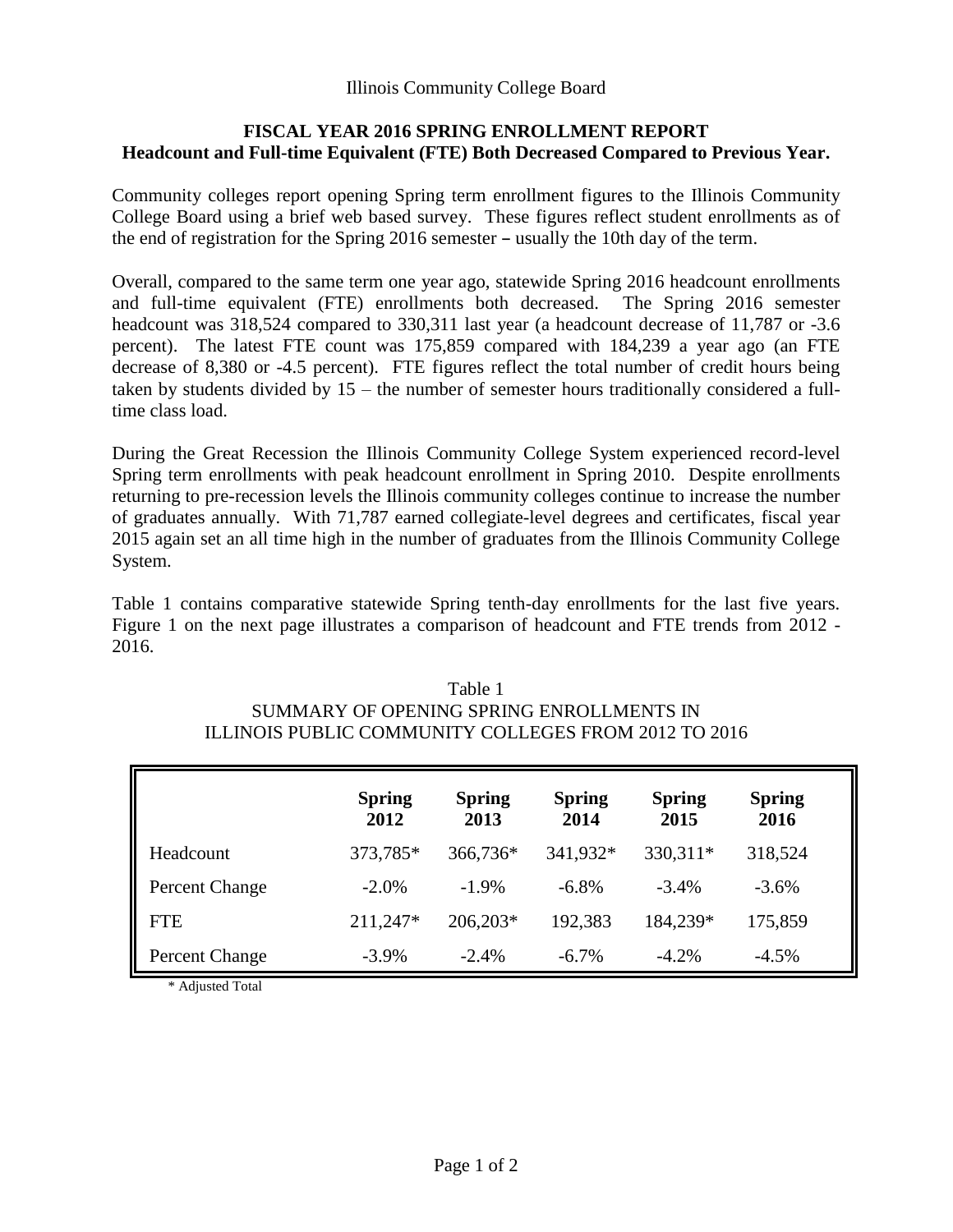

Table 2 provides a comparison of fiscal year 2012 through fiscal year 2016 Spring headcount enrollments for each community college. Among the 48 community colleges, since last year headcount increases were reported at only 8 colleges (1.0 percent or higher). Thirty-six colleges saw decreases (1.0 percent or more) compared to last year. Four colleges reported little or no change (less than 1.0 percent) versus last year. Longer term, statewide headcount enrollments were down 14.8 percent compared to Spring 2012.

Table 3 contains a comparison of full-time equivalent (FTE) enrollments for the same five-year period. Compared to last year, Spring 2016 FTE increases were reported by only 6 colleges and decreases by 36 colleges, and 6 colleges indicated little or no change. Longer term, statewide FTE enrollments were down 16.8 percent compared to Spring 2012.

Table 4 provides fiscal year 2012 through fiscal year 2016 Spring opening enrollments in internet-based courses at each community college. Enrollments in online courses continued to grow through Spring 2013, decreasing slightly in Spring 2014, but have been increasing in the years since. At the beginning of the Spring 2016 semester, there were 104,140 students (duplicated) enrolled in internet courses compared to 103,534 in Spring 2015 (an increase of 0.6 percent) and 102,887 in Spring 2012 (an increase of 1.2 percent). Compared to last year, Spring 2016 duplicated internet enrollments increased at 25 colleges, decreased at 18 colleges, and had little or no change at 5 colleges.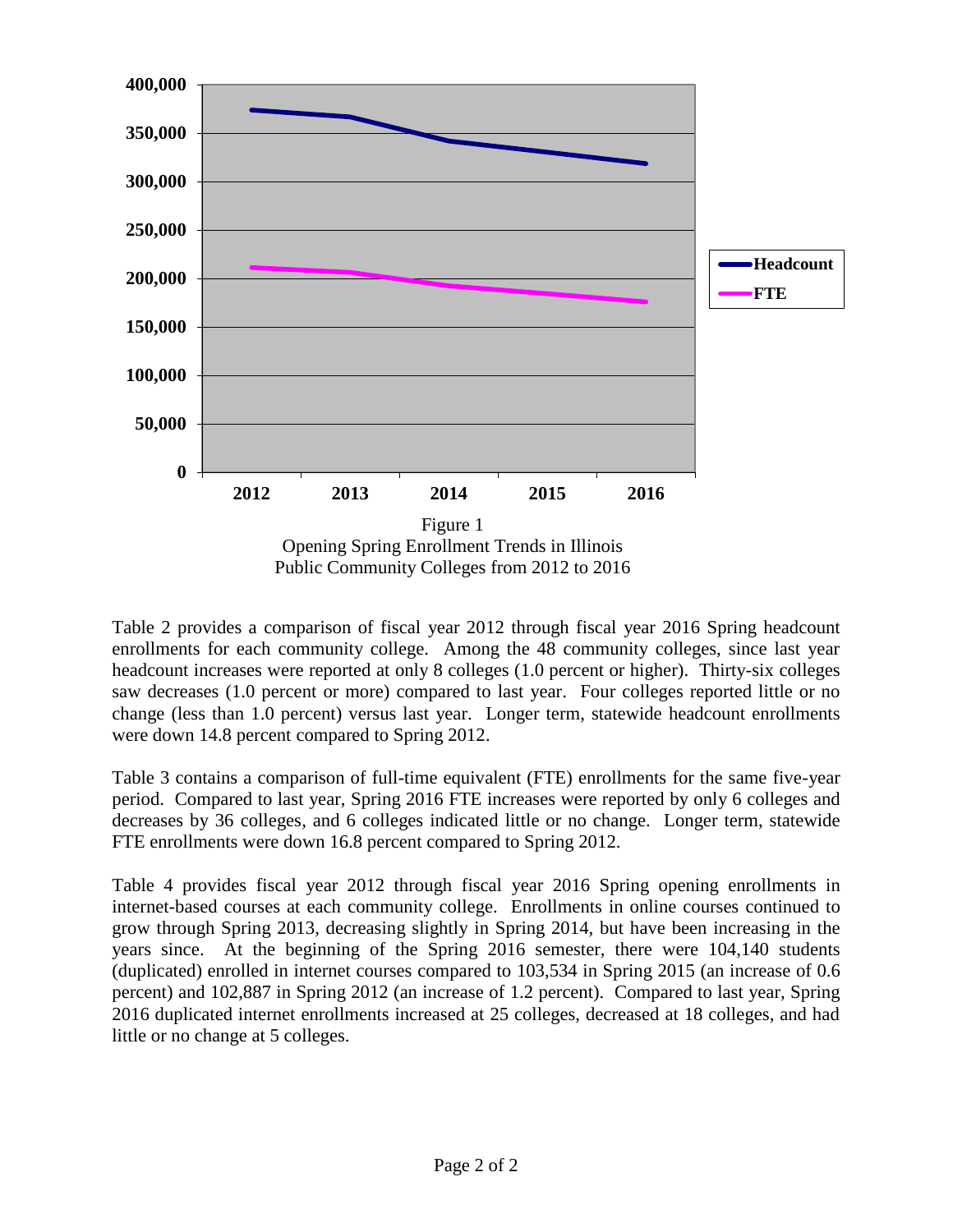## **Illinois Community College Board Table 2 SUMMARY COMPARISON OF SPRING HEADCOUNT ENROLLMENTS BY COLLEGE, FISCAL YEARS 2012 - 2016**

|                            | Spring       | Spring    | Spring    | Spring    | Spring    | Spring    | Spring    |
|----------------------------|--------------|-----------|-----------|-----------|-----------|-----------|-----------|
|                            | FY 2012      | FY 2013   | FY 2014   | FY 2015   | FY 2016   | % Change  | % Change  |
| Dist. No. College Name     | Headcount    | Headcount | Headcount | Headcount | Headcount | 2012-2016 | 2015-2016 |
|                            |              |           |           |           |           |           |           |
| 503 Black Hawk             | 6,613        | 6,865     | 6,303     | 6,087     | 5,838     | $-11.7%$  | $-4.1%$   |
| 508 Chicago                | $(60,999)$ * | (61, 254) | (57, 984) | (53,906)  | (49, 973) | $(-18.1)$ | $(-7.3)$  |
| 06<br>Daley                | 8,158        | 9,527     | 9,294     | 8,804     | 8,401     | 3.0       | $-4.6$    |
| Kennedy-King<br>01         | 6,339        | 6,158     | 5,679     | 4,743     | 3,765     | $-40.6$   | $-20.6$   |
| 03<br>Malcolm X            | 7,636 *      | 6,507     | 6,022     | 5,782     | 5,537     | $-27.5$   | $-4.2$    |
| Olive-Harvey<br>05         | 4,868        | 5,227     | 5,193     | 4,137     | 3,361     | $-31.0$   | $-18.8$   |
| 04<br>Truman               | 12,656 *     | 12,337    | 10,955    | 10,089    | 9,611     | $-24.1$   | $-4.7$    |
| Washington<br>02           | 9,222        | 8,918     | 9,105     | 9,029     | 8,913     | $-3.4$    | $-1.3$    |
| Wilbur-Wright<br>07        | 12,120       | 12,580    | 11,736    | 11,322    | 10,385    | $-14.3$   | $-8.3$    |
| 507 Danville               | 3,342        | 3,214     | 2,904     | 2,687     | 2,872     | $-14.1$   | 6.9       |
| 502 DuPage                 | 27,186       | 27,823    | 28,100    | 29,108    | 29,040    | 6.8       | $-0.2$    |
| 509 Elgin                  | 11,612       | 11,363    | 10,852    | 10,638    | 10,215    | $-12.0$   | $-4.0$    |
| 512 Harper                 | 15,425       | 15,583    | 14,234    | 14,760    | 15,669    | 1.6       | 6.2       |
| 540 Heartland              | 5,254        | 4,780     | 4,959     | 5,182     | 4,893     | $-6.9$    | $-5.6$    |
| 519 Highland               | 2,821        | 2,566     | 2,447     | 2,218     | 2,458     | $-12.9$   | 10.8      |
| 514 Illinois Central       | 11,622       | 10,635    | 10,060    | 9,444     | 9,096     | $-21.7$   | $-3.7$    |
| 529 Illinois Eastern       | (12, 175)    | (10, 656) | (9,962)   | (9,542)   | (9,661)   | $(-20.6)$ | (1.2)     |
| Frontier<br>04             | 2,077        | 2,150     | 1,980     | 1,637     | 1,999     | $-3.8$    | 22.1      |
| <b>Lincoln Trail</b><br>01 | 1,298        | 1,241     | 1,030     | 976       | 1,060     | $-18.3$   | 8.6       |
| 02<br><b>Olney Central</b> | 1,819        | 1,714     | 1,624     | 1,629     | 1,562     | $-14.1$   | $-4.1$    |
| Wabash Valley<br>03        | 6,981        | 5,551     | 5,328     | 5,300     | 5,040     | $-27.8$   | $-4.9$    |
| 513 Illinois Valley        | 4,084        | 3,858     | 3,531     | 3,360     | 3,150     | $-22.9$   | $-6.3$    |
| 525 Joliet                 | 16,079       | 17,706    | 16,735    | 15,888    | 14,442    | $-10.2$   | $-9.1$    |
| 520 Kankakee               | 4,335        | $3,719$ * | 3,390     | $3,020$ * | 2,846     | $-34.3$   | $-5.8$    |
| 501 Kaskaskia              | 5,858        | 5,671     | 5,527     | 5,361     | 4,628     | $-21.0$   | $-13.7$   |
| 523 Kishwaukee             | 4,393        | 4,298     | 4,014     | 3,686     | 3,355     | $-23.6$   | $-9.0$    |
| 532 Lake County            | 18,454       | 18,756    | 16,406    | 16,086    | 15,405    | $-16.5$   | $-4.2$    |
| 517 Lake Land              | 9,352        | 6,564 **  | 6,014     | 5,824     | 5,629     | $-39.8$   | $-3.3$    |
| 536 Lewis & Clark          | 8,623        | 8,630     | 7,963     | 7,612     | 7,686     | $-10.9$   | 1.0       |
| 526 Lincoln Land           | 7,593        | 7,637     | 7,181     | 6,806     | 6,302     | $-17.0%$  | $-7.4%$   |
|                            |              |           |           |           |           |           |           |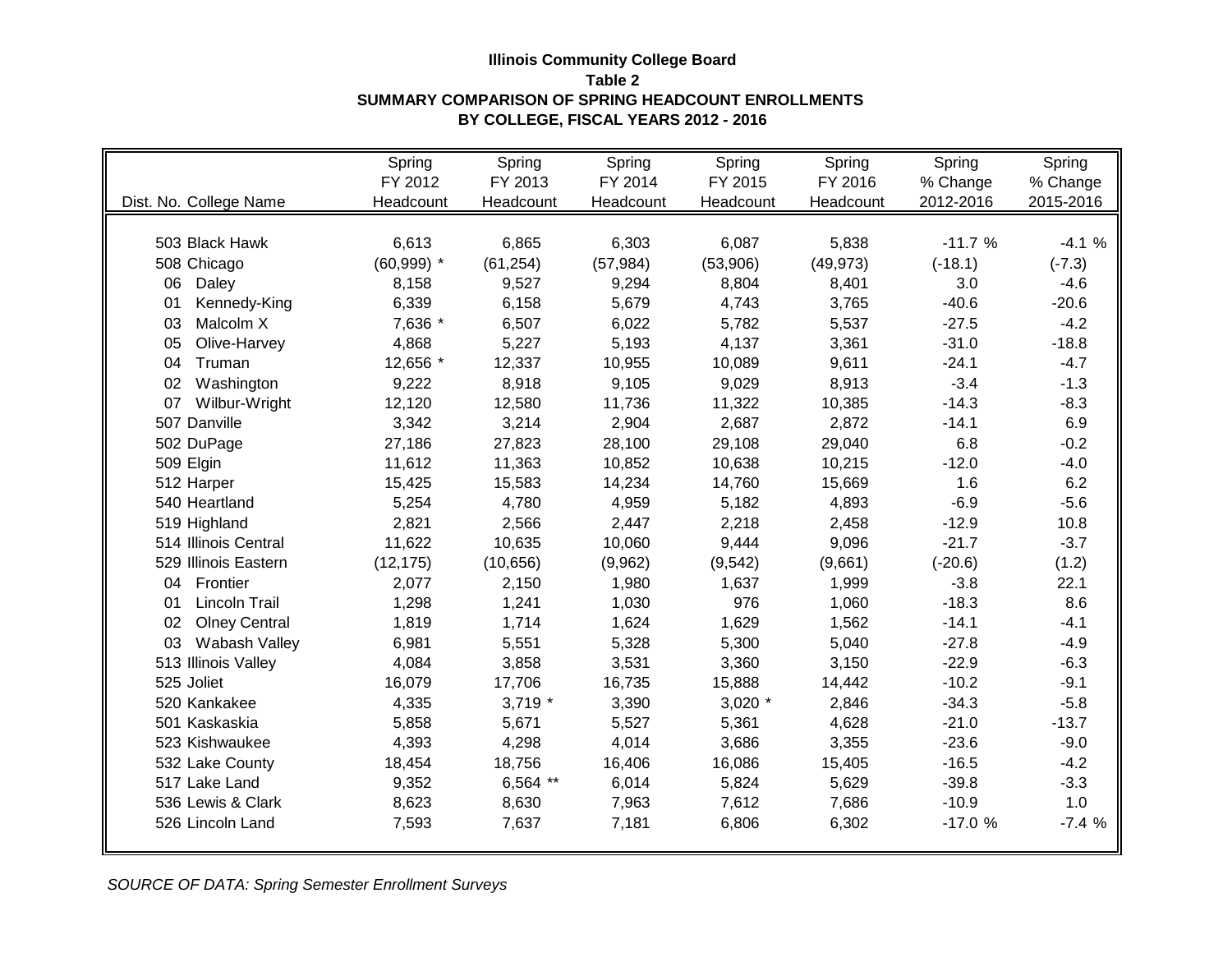## **Illinois Community College Board Table 2 (Continued) SUMMARY COMPARISON OF SPRING HEADCOUNT ENROLLMENTS BY COLLEGE, FISCAL YEARS 2012 - 2016**

|                        | Spring    | Spring    | Spring    | Spring    | Spring    | Spring                | Spring    |
|------------------------|-----------|-----------|-----------|-----------|-----------|-----------------------|-----------|
|                        | FY 2012   | FY 2013   | FY 2014   | FY 2015   | FY 2016   | % Change<br>2012-2016 | % Change  |
| Dist. No. College Name | Headcount | Headcount | Headcount | Headcount | Headcount |                       | 2015-2016 |
|                        |           |           |           |           |           |                       |           |
| 530 Logan              | 6,867     | 6,708     | 7,105     | 5,825     | 5,264     | $-23.3%$              | $-9.6%$   |
| 528 McHenry            | 7,024     | 7,165 *   | 6,741 $*$ | 6,743     | 6,743     | $-4.0$                | 0.0       |
| 524 Moraine Valley     | 17,992    | 18,171    | 16,787    | 15,293    | 15,645    | $-13.0$               | 2.3       |
| 527 Morton             | 5,541     | 4,936     | 4,781     | 4,752     | 4,441     | $-19.9$               | $-6.5$    |
| 535 Oakton             | 11,311    | 11,354    | 10,411    | 10,747    | 9,934     | $-12.2$               | $-7.6$    |
| 505 Parkland           | 8,853     | 8,866     | 8,053     | 7,807     | 7,394     | $-16.5$               | $-5.3$    |
| 515 Prairie State      | 5,824     | 5,888     | 5,534     | 4,584 *** | 4,542     | $-22.0$               | $-0.9$    |
| 521 Rend Lake          | 3,940     | 4,195     | 3,034     | 3,230     | 2,912     | $-26.1$               | $-9.8$    |
| 537 Richland           | 3,836     | 3,620     | 3,209     | 3,187     | 3,081     | $-19.7$               | $-3.3$    |
| 511 Rock Valley        | 8,697     | 8,178     | 7,711     | 7,400     | 7,022     | $-19.3$               | $-5.1$    |
| 518 Sandburg           | 2,360     | 2,316     | 2,146     | 2,024     | 1,818     | $-23.0$               | $-10.2$   |
| 506 Sauk Valley        | 2,478     | 2,436     | 2,254     | 2,276     | 2,138     | $-13.7$               | $-6.1$    |
| 531 Shawnee            | 2,329     | 2,094     | 1,693     | 1,800     | 1,679     | $-27.9$               | $-6.7$    |
| 510 South Suburban     | 7,628     | 6,692     | 5,640     | 5,191     | 5,086     | $-33.3$               | $-2.0$    |
| 533 Southeastern       | 2,047     | 2,097     | 1,986     | 1,952     | 1,883     | $-8.0$                | $-3.5$    |
| 522 Southwestern       | 12,548    | 11,329    | 10,743    | 11,327    | 10,812    | $-13.8$               | $-4.5$    |
| 534 Spoon River        | 2,015     | 1,989     | 1,527     | 1,658     | 1,526     | $-24.3$               | $-8.0$    |
| 504 Triton             | 14,069 *  | 13,488    | 11,354    | 11,350    | 11,013    | $-21.7$               | $-3.0$    |
| 516 Waubonsee          | 10,419    | 11,546    | 10,837    | 10,099    | 10,431    | 0.1                   | 3.3       |
| 539 Wood               | 2,187     | 2,090     | 1,820     | 1,851     | 2,002     | $-8.5%$               | 8.2 %     |
| TOTALS/AVERAGES        |           |           |           |           |           | $-14.8%$              |           |
|                        | 373,785 * | 366,736 * | 341,932 * | 330,311 * | 318,524   |                       | $-3.6%$   |

*\* Colleges Provided Revised Figure*

*\*\* Decrease at Lake Land College due to change in registration process for DOC students.*

*\*\*\* Decrease at Prairie State College may be due to earlier start date for the term.*

*SOURCE OF DATA: ICCB Spring Semester Enrollment Survey*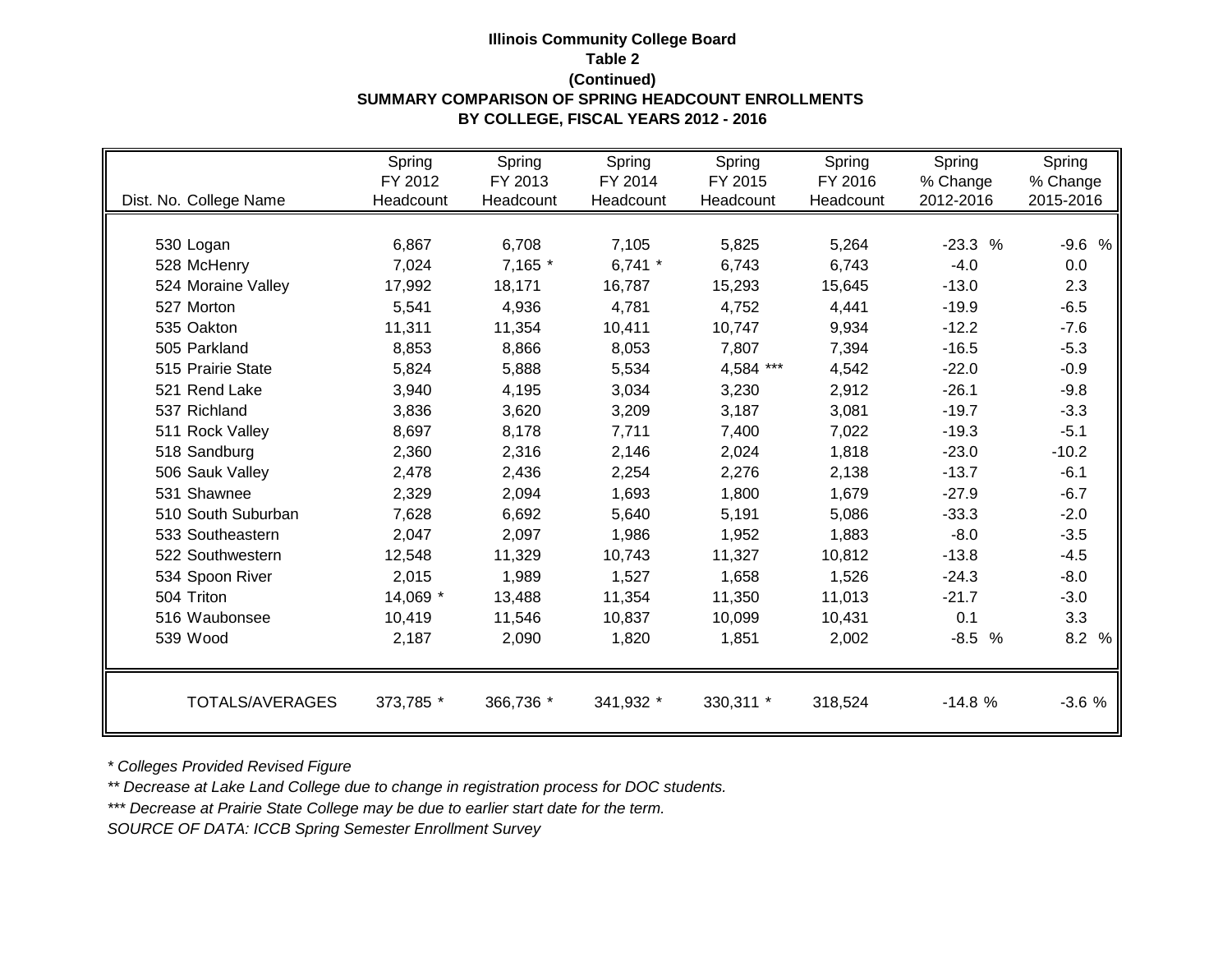## **Illinois Community College Board Table 3 SUMMARY COMPARISON OF SPRING FTE ENROLLMENTS BY COLLEGE, FISCAL YEARS 2012 - 2016**

|                            | Spring     | Spring     | Spring     | Spring     | Spring     | Spring    | Spring    |
|----------------------------|------------|------------|------------|------------|------------|-----------|-----------|
|                            | FY 2012    | FY 2013    | FY 2014    | FY 2015    | FY 2016    | % Change  | % Change  |
| Dist. No. College Name     | <b>FTE</b> | <b>FTE</b> | <b>FTE</b> | <b>FTE</b> | <b>FTE</b> | 2012-2016 | 2015-2016 |
|                            |            |            |            |            |            |           |           |
| 503 Black Hawk             | 3,684      | 3,593      | 3,320      | 3,154      | 2,851      | $-22.6%$  | $-9.6%$   |
| 508 Chicago                | (37, 913)  | (37, 862)  | (35, 468)  | (32, 396)  | (29, 756)  | $(-21.5)$ | $(-8.1)$  |
| 06<br>Daley                | 5,303      | 6,004      | 5,735      | 5,311      | 4,816      | $-9.2$    | $-9.3$    |
| Kennedy-King<br>01         | 4,345      | 4,171      | 3,887      | 3,016      | 2,415      | $-44.4$   | $-19.9$   |
| Malcolm X<br>03            | 4,529      | 4,087      | 3,743      | 3,552      | 3,385      | $-25.3$   | $-4.7$    |
| 05<br>Olive-Harvey         | 3,433      | 3,132      | 2,877      | 2,394      | 1,872      | $-45.5$   | $-21.8$   |
| Truman<br>04               | 6,920      | 6,683      | 5,868      | 5,474      | 5,159      | $-25.4$   | $-5.8$    |
| 02<br>Washington           | 6,059      | 6,301      | 6,397      | 6,235      | 6,161      | 1.7       | $-1.2$    |
| 07<br>Wilbur-Wright        | 7,324      | 7,484      | 6,961      | 6,414      | 5,948      | $-18.8$   | $-7.3$    |
| 507 Danville               | 1,878      | 1,847      | 1,728      | 1,511      | 1,504      | $-19.9$   | $-0.5$    |
| 502 DuPage                 | 14,782     | 15,357     | 15,626     | 15,952     | 15,640     | 5.8       | $-2.0$    |
| 509 Elgin                  | 6,607      | 6,453      | 6,134      | 6,003      | 5,778      | $-12.5$   | $-3.7$    |
| 512 Harper                 | 8,808      | 8,673      | 8,111      | 8,093      | 8,124      | $-7.8$    | 0.4       |
| 540 Heartland              | 3,313      | 2,974      | 2,796      | 3,101      | 2,955      | $-10.8$   | $-4.7$    |
| 519 Highland               | 1,616      | 1,460      | 1,375      | 1,274      | 1,296      | $-19.8$   | 1.7       |
| 514 Illinois Central       | 6,613      | 6,023      | 5,639      | 5,282      | 5,097      | $-22.9$   | $-3.5$    |
| 529 Illinois Eastern       | (3,752)    | (3, 554)   | (3, 382)   | (3, 146)   | (3,268)    | $(-12.9)$ | (3.9)     |
| 04 Frontier                | 647        | 659        | 623        | 477        | 567        | $-12.4$   | 18.9      |
| <b>Lincoln Trail</b><br>01 | 623        | 581        | 588        | 575        | 593        | $-4.8$    | 3.1       |
| <b>Olney Central</b><br>02 | 1,052      | 1,035      | 1,008      | 948        | 890        | $-15.4$   | $-6.1$    |
| Wabash Valley<br>03        | 1,430      | 1,279      | 1,163      | 1,146      | 1,218      | $-14.8$   | 6.3       |
| 513 Illinois Valley        | 2,438      | 2,249      | 2,089      | 1,997      | 1,838      | $-24.6$   | $-8.0$    |
| 525 Joliet                 | 9,461      | 9,495      | 8,962      | 8,663      | 8,050      | $-14.9$   | $-7.1$    |
| 520 Kankakee               | 2,475      | $2,260$ *  | 2,077      | $1,881$ *  | 1,708      | $-31.0$   | $-9.2$    |
| 501 Kaskaskia              | 3,435      | 3,399      | 3,187      | 2,988      | 2,654      | $-22.7$   | $-11.2$   |
| 523 Kishwaukee             | 2,909      | 2,825      | 2,631      | 2,340      | 2,144      | $-26.3$   | $-8.4$    |
| 532 Lake County            | 9,740      | 9,867      | 8,511      | 8,365      | 8,082      | $-17.0$   | $-3.4$    |
| 517 Lake Land              | 4,966      | $3,817$ ** | 3,603      | 3,430      | 3,258      | $-34.4$   | $-5.0$    |
| 536 Lewis & Clark          | 4,390      | 4,318      | 4,098      | 3,994      | 3,743      | $-14.7$   | $-6.3$    |
| 526 Lincoln Land           | 4,554      | 4,520      | 4,251      | 4,026      | 3,704      | $-18.7%$  | $-8.0%$   |
|                            |            |            |            |            |            |           |           |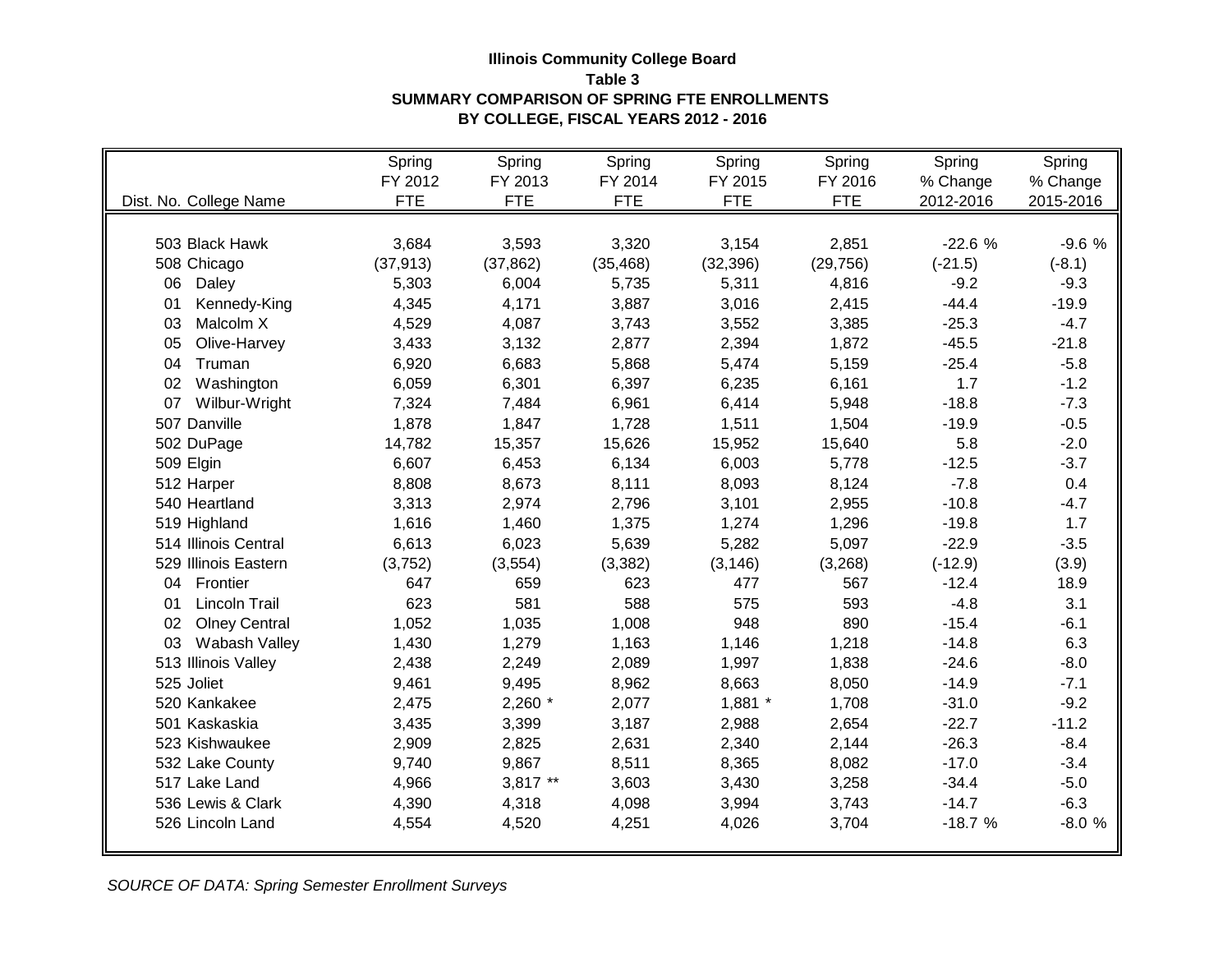## **Illinois Community College Board Table 3 (Continued) SUMMARY COMPARISON OF SPRING FTE ENROLLMENTS BY COLLEGE, FISCAL YEARS 2012 - 2016**

|                        | Spring<br>FY 2012 | Spring<br>FY 2013 | Spring<br>FY 2014 | Spring<br>FY 2015 | Spring<br>FY 2016 | Spring<br>% Change | Spring<br>% Change |
|------------------------|-------------------|-------------------|-------------------|-------------------|-------------------|--------------------|--------------------|
| Dist. No. College Name | <b>FTE</b>        | <b>FTE</b>        | <b>FTE</b>        | <b>FTE</b>        | <b>FTE</b>        | 2012-2016          | 2015-2016          |
|                        |                   |                   |                   |                   |                   |                    |                    |
| 530 Logan              | 3,503             | 3,548             | 3,260             | 3,022             | 2,789             | $-20.4%$           | $-7.7%$            |
| 528 McHenry            | 3,867             | 4,202 $*$         | 3,939             | 3,874             | 3,679             | $-4.9$             | $-5.0$             |
| 524 Moraine Valley     | 10,337            | 10,054            | 9,593             | 9,066             | 9,056             | $-12.4$            | $-0.1$             |
| 527 Morton             | 2,927             | 2,748             | 2,578             | 2,609             | 2,477             | $-15.4$            | $-5.1$             |
| 535 Oakton             | 6,214             | 5,949             | 5,507             | 5,677             | 5,195             | $-16.4$            | $-8.5$             |
| 505 Parkland           | 5,605             | 5,481             | 4,985             | 4,738             | 4,524             | $-19.3$            | $-4.5$             |
| 515 Prairie State      | 3,357             | 3,511             | 3,281             | $2,743$ ***       | 2,585             | $-23.0$            | $-5.8$             |
| 521 Rend Lake          | 2,285             | 2,140             | 1,790             | 1,630             | 1,731             | $-24.2$            | 6.2                |
| 537 Richland           | 1,939             | 1,916             | 1,726             | 1,663             | 1,657             | $-14.5$            | $-0.4$             |
| 511 Rock Valley        | 5,258             | 5,052             | 4,821             | 4,549             | 4,421             | $-15.9$            | $-2.8$             |
| 518 Sandburg           | 1,470             | 1,472             | 1,344             | 1,232             | 1,159             | $-21.2$            | $-5.9$             |
| 506 Sauk Valley        | 1,434             | 1,435             | 1,348             | 1,324             | 1,239             | $-13.6$            | $-6.4$             |
| 531 Shawnee            | 1,188             | 1,080             | 1,035             | 1,066             | 1,018             | $-14.3$            | $-4.5$             |
| 510 South Suburban     | 4,196             | 3,503             | 2,917             | 2,736             | 2,500             | $-40.4$            | $-8.6$             |
| 533 Southeastern       | 1,033             | 1,151             | 1,038             | 963               | 943               | $-8.7$             | $-2.1$             |
| 522 Southwestern       | 7,534             | 7,105             | 6,827             | 6,678             | 6,280             | $-16.6$            | $-6.0$             |
| 534 Spoon River        | 1,150             | 1,063             | 937               | 975               | 930               | $-19.1$            | $-4.6$             |
| 504 Triton             | $7,511$ *         | 7,010             | 5,764             | 5,669             | 5,710             | $-24.0$            | 0.7                |
| 516 Waubonsee          | 5,660             | 5,860             | 5,473             | 5,211             | 5,241             | $-7.4$             | 0.6                |
| 539 Wood               | 1,445             | 1,377             | 1,232             | 1,218             | 1,275             | $-11.8%$           | 4.7 %              |
| TOTALS/AVERAGES        | 211,247 *         | 206,203 *         | 192,383           | 184,239 *         | 175,859           | $-16.8%$           | $-4.5%$            |

*\* Colleges Provided Corrected Figure*

*\*\* Decrease at Lake Land College due to change in registration process for DOC students.*

*\*\*\* Decrease at Prairie State College may be due to earlier start date for the term.*

*SOURCE OF DATA: Spring Semester Enrollment Surveys*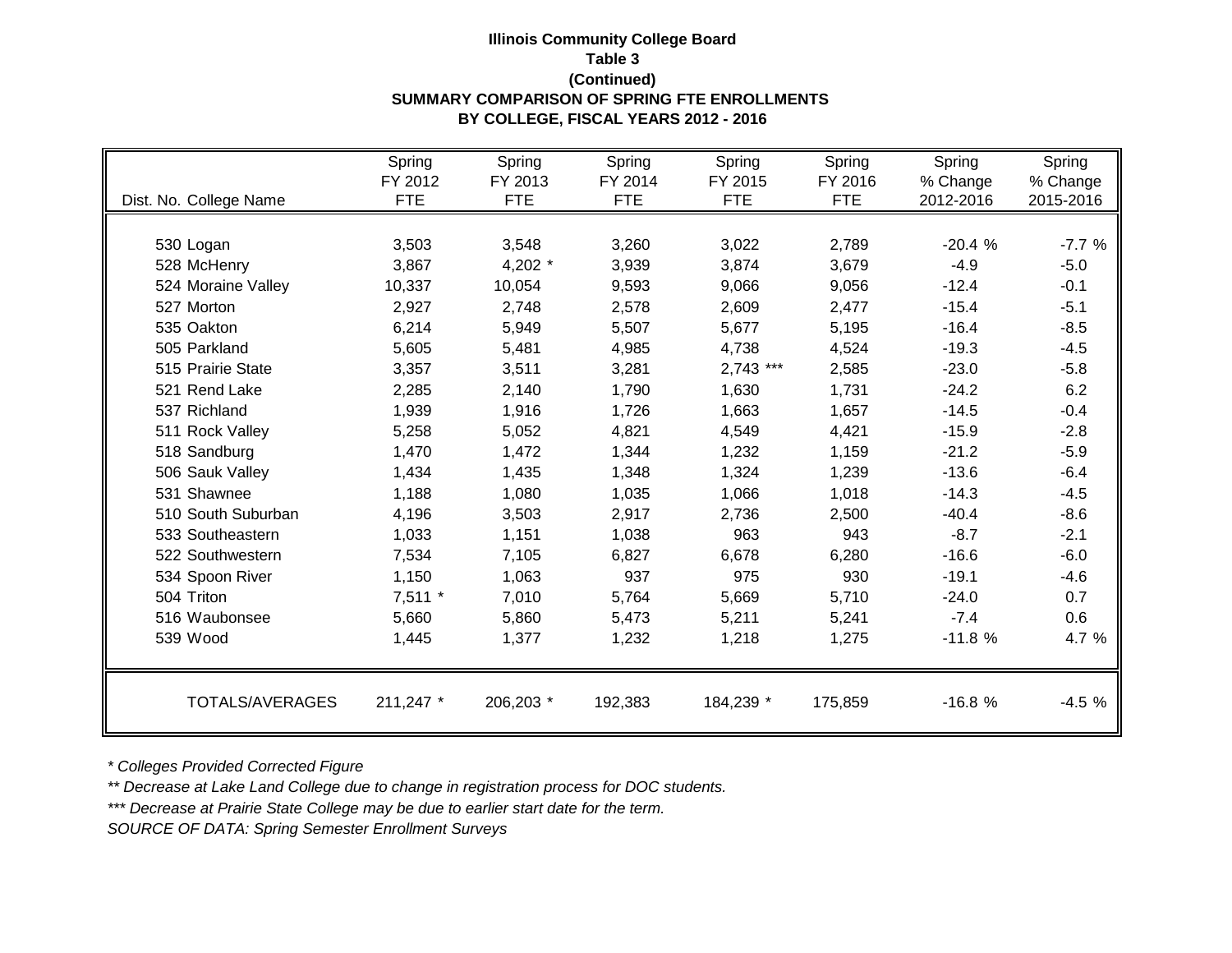### **Illinois Community College Board Table 4 PRELIMINARY OPENING SPRING INTERNET ENROLLMENT, DUPLICATED COUNT BY COLLEGE, FISCAL YEARS 2012 - 2016**

|                            |             |             |             |             |             | Spring    | Spring    |
|----------------------------|-------------|-------------|-------------|-------------|-------------|-----------|-----------|
|                            |             |             |             |             |             | % Change  | % Change  |
| Dist. No. College Name     | Spring 2012 | Spring 2013 | Spring 2014 | Spring 2015 | Spring 2016 | 2012-2016 | 2015-2016 |
|                            |             |             |             |             |             |           |           |
| 503 Black Hawk             | 2,650       | 2,712       | 2,485       | 2,496       | 2,694       | 1.7%      | 7.9 %     |
| 508 Chicago                | (7,939)     | (8,672)     | (8,600)     | (6,830)     | (7, 704)    | $(-3.0)$  | (12.8)    |
| 06<br>Daley                | 844         | 1,085       | 1,000       | 701         | 806         | $-4.5$    | 15.0      |
| Kennedy-King<br>01         | 785         | 901         | 919         | 619         | 558         | $-28.9$   | $-9.9$    |
| Malcolm X<br>03            | 891         | 939         | 1,060       | 853         | 1,040       | 16.7      | 21.9      |
| 05<br>Olive-Harvey         | 748         | 799         | 694         | 488         | 497         | $-33.6$   | 1.8       |
| Truman<br>04               | 1,318       | 1,260       | 1,318       | 927         | 1,014       | $-23.1$   | 9.4       |
| 02<br>Washington           | 1,832       | 2,199       | 2,149       | 2,088       | 2,501       | 36.5      | 19.8      |
| 07<br>Wilbur-Wright        | 1,521       | 1,489       | 1,460       | 1,154       | 1,288       | $-15.3$   | 11.6      |
| 507 Danville               | 1,637       | 1,913       | 1,608       | 1,458       | 1,510       | $-7.8$    | 3.6       |
| 502 DuPage                 | 8,514       | 9,598       | 9,759       | 10,233      | 10,250      | 20.4      | 0.2       |
| 509 Elgin                  | 3,106       | 2,789       | 2,590       | 2,823       | 2,864       | $-7.8$    | 1.5       |
| 512 Harper                 | 4,308       | 1,809       | 2,981       | 4,740       | 3,690       | $-14.3$   | $-22.2$   |
| 540 Heartland              | 1,940       | 1,989       | 1,918       | 2,080       | 2,071       | 6.8       | $-0.4$    |
| 519 Highland               | 933         | 954         | 985         | 869         | 925         | $-0.9$    | 6.4       |
| 514 Illinois Central       | 4,406       | 4,423       | 3,911       | 3,781       | 3,686       | $-16.3$   | $-2.5$    |
| 529 Illinois Eastern       | (1,204)     | (1,461)     | (1,073)     | (1, 182)    | (1, 324)    | (10.0)    | (12.0)    |
| 04<br>Frontier             | 81          | 69          | 72          | 97          | 95          | 17.3      | $-2.1$    |
| <b>Lincoln Trail</b><br>01 | 388         | 482         | 370         | 371         | 423         | 9.0       | 14.0      |
| <b>Olney Central</b><br>02 | 599         | 734         | 477         | 544         | 554         | $-7.5$    | 1.8       |
| 03<br>Wabash Valley        | 136         | 176         | 154         | 170         | 252         | 85.3      | 48.2      |
| 513 Illinois Valley        | 1,169       | 1,475       | 1,335       | 1,820       | 1,033       | $-11.6$   | $-43.2$   |
| 525 Joliet                 | 4,692       | 5,081       | 5,013       | 4,699       | 4,921       | 4.9       | 4.7       |
| 520 Kankakee               | 1,192       | 1,173       | 1,251       | 1,094       | 762         | $-36.1$   | $-30.3$   |
| 501 Kaskaskia              | 3,724       | 3,258       | 2,956       | 2,800       | 2,470       | $-33.7$   | $-11.8$   |
| 523 Kishwaukee             | 2,378       | 2,164       | 1,997       | 1,752       | 1,790       | $-24.7$   | 2.2       |
| 532 Lake County            | 4,280       | 4,429       | 3,993       | 4,119       | 4,280       | 0.0       | 3.9       |
| 517 Lake Land              | 3,709       | 3,721       | 3,720       | 3,795       | 3,419       | $-7.8$    | $-9.9$    |
| 536 Lewis & Clark          | 1,456       | 1,538       | 1,350       | 1,465       | 1,479       | 1.6       | 1.0       |
| 526 Lincoln Land           | 3,069       | 2,902       | 2,922       | 2,934       | 2,891       | $-5.8%$   | $-1.5%$   |
|                            |             |             |             |             |             |           |           |